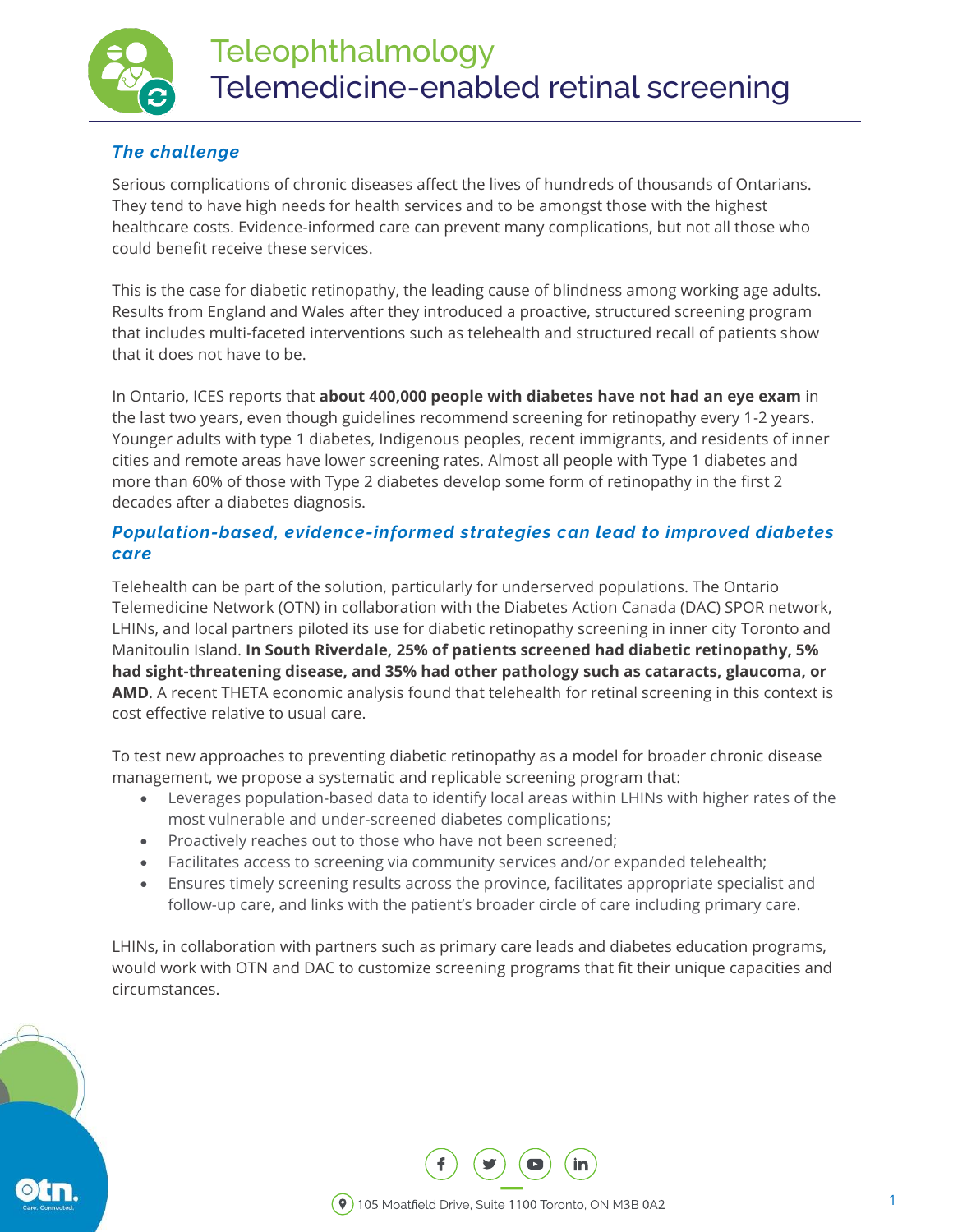

# *Alignment with LHIN priorities/indicators*

This province-wide initiative will enable LHINs to address gaps in performance relative to the **[Ontario's](https://news.ontario.ca/mohltc/en/2012/11/ontario-diabetes-strategy-1.html) [Diabetes](https://news.ontario.ca/mohltc/en/2012/11/ontario-diabetes-strategy-1.html) [Strategy's](https://news.ontario.ca/mohltc/en/2012/11/ontario-diabetes-strategy-1.html) aims of ensuring that 80% of adult Ontarians with diabetes have all three key diabetes tests (an HbA1C blood sugar test, an LDL-C cholesterol test and a retinal eye exam**) **within recommended timeframes**. Health Quality Ontario tracks screening rates in its annual *Measuring Up* report. In collaboration with ICES, it also shares local results via Primary Care Practice Reports. [Quality-based procedures](http://www.health.gov.on.ca/en/pro/programs/ecfa/docs/qbp_retinal.pdf) for prevention and treatment of diabetic retinopathy are also being explored.

**About 150,000 additional people would need to be screened over a two-year period to achieve an 80% screening rate**. This proposal builds on initiatives already underway in several LHINs to prevent diabetes complications, including retinopathy. Telehealth is being used in urban and rural pockets to expand access to high quality retinal screening for vulnerable and underserved groups, but its use must be scaled up. The OTN-DAC collaboration brings expertise in scaling up transformative diabetes care interventions.

# *Teleophthalmology is ready for implementation*

A cross-LHIN approach that balances the advantages of collective effort towards a shared provincewide goal and responsiveness to the unique circumstances of each LHIN. OTN-DAC will work with each LHIN to develop a tailored and feasible plan and budget that leverages existing investments in CHCs, FHTs, diabetes education programs, and other services including:

- **Launch/expand telehealth retinal screening to reach vulnerable/underserved groups** in each LHIN. 2-4 nodes (some with mobile cameras) per LHIN required, at a cost of up to \$635,000 per node over 3 years to screen 4000 patients. This translates to about \$159 per person screened or \$265 per person with diabetic retinopathy or other pathology identified. The number of nodes needed in each LHIN depends on geography, community screening capacity, and existing telehealth services.
- **Reduce barriers to screening and follow-up**, e.g. by adding retinal screening to diabetes education program referral forms and by implementing/advocating for new referral paths for people with diabetes who have not been screened (currently GP/NP referral required).
- **Proactively reach out to those who need screening** and refer them to community-based and/or telehealth screening. OHIP data can identify who has diabetes but has not had an eye exam in the past two years. While Ontario does not currently use the results to refer patients to screening, the English experience shows the power of doing so. Building on a previous pilot with a FHT, the intent would be to arrange for lists of patients who have not been screened to be available to their circle of care, including services directly provided by the LHINs (e.g. home care), services funded by LHINs, and other care providers (e.g. for patients rostered with primary care providers). Longer-term, the intention would be to enable direct outreach on a population basis, as is done by Cancer Care Ontario for services such as pap smears and mammography.
- **Shared cross-LHIN services to optimize economies of scale**, e.g. data/analytics to identify local areas with large screening gaps, trend monitoring and evaluation, shared/pooled image reading centre, and direct outreach to those not screened. Cost to each LHIN dependent on # participating LHINs and scale of shared services.